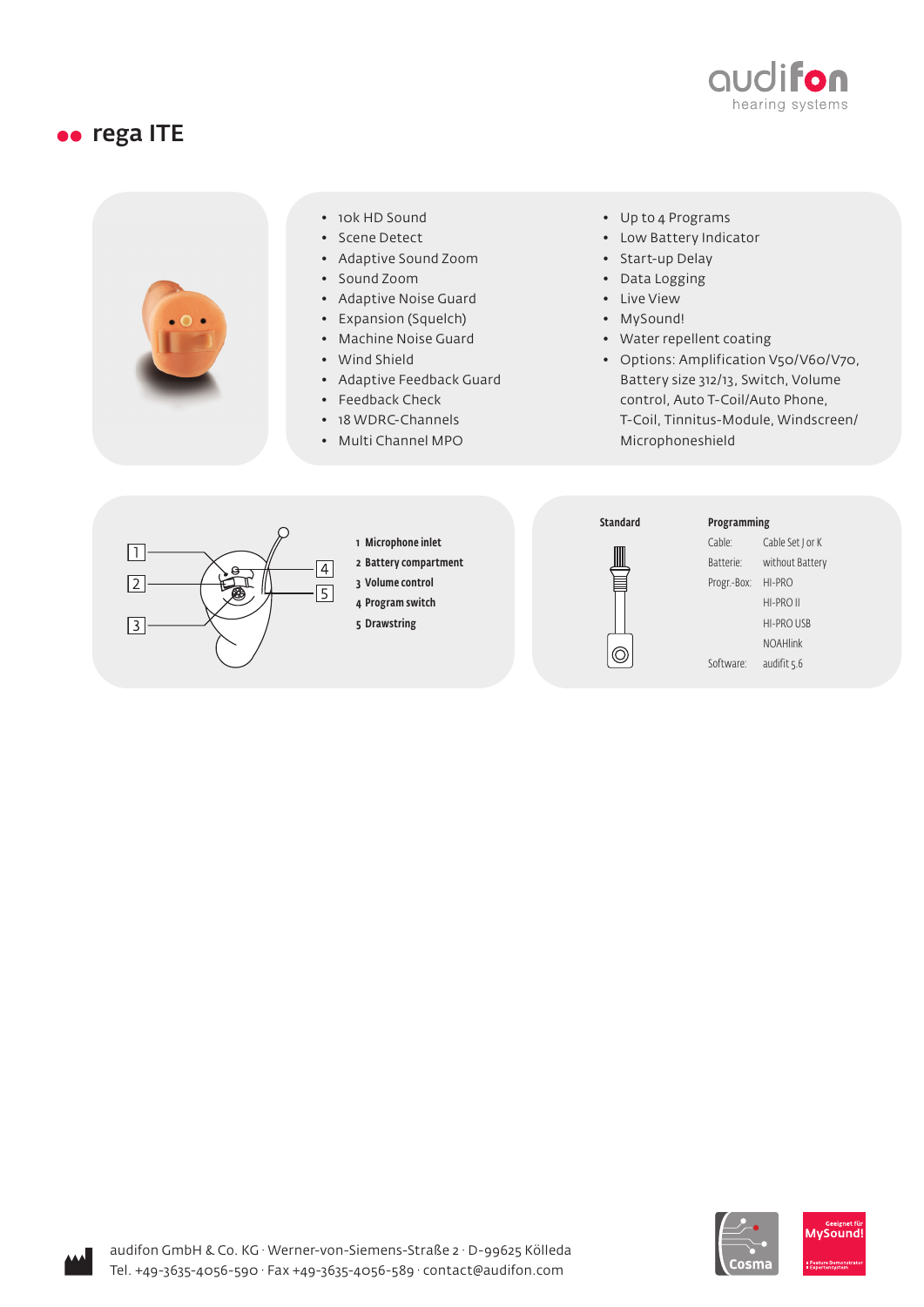

| <b>Technical Data</b>                                 | EN 60118-7:2005 (2 cm <sup>3</sup> -coupler) | <b>EN 60118-0/A1:1994</b> (Ear Simulator) | ANSI 53.22-2014 (2 cm <sup>3</sup> -coupler) |
|-------------------------------------------------------|----------------------------------------------|-------------------------------------------|----------------------------------------------|
| <b>Operating Voltage</b><br>Acoustic Gain (50 dB SPL) | 1.30V                                        | 1.30V                                     | 1.30V                                        |
| <b>HFA</b>                                            | 42 dB                                        | $\qquad \qquad -$                         | 42 dB                                        |
| 1600 Hz                                               |                                              | 49 dB                                     |                                              |
| Peak Value                                            | 50 dB                                        | 6o dB                                     | 50 dB                                        |
| Max. Output (90 dB SPL)                               |                                              |                                           |                                              |
| <b>HFA</b>                                            | 106 dB SPL                                   | $\overline{a}$                            | 106 dB SPL                                   |
| 1600 Hz                                               |                                              | 113 dB SPL                                | $\overline{\phantom{0}}$                     |
| Peak Value                                            | 112 dB SPL                                   | 122 dB SPL                                | 112 dB SPL                                   |
| <b>Reference Test Gain</b>                            | 28 dB                                        | 36 dB                                     | 28 dB                                        |
| <b>Induction Coil Sensitivity</b>                     | 72 dB SPL                                    | 82 dB SPL                                 | 98 dB SPL                                    |
| <b>Frequency Range</b>                                | 100 Hz-8800 Hz                               | 100 Hz-10000 Hz                           | 100 Hz-8800 Hz                               |
| <b>Total Harmonic Distortions</b>                     |                                              |                                           |                                              |
| 500/800/1600 Hz                                       | 2/2/2%                                       | 3/4/3%                                    | 2/2/2%                                       |
| <b>Equivalent Input Noise</b>                         | 30 dB                                        | 29 dB                                     | 30 dB                                        |
| <b>Battery Current</b>                                | $1.27 \text{ mA}$                            | $1.32 \text{ mA}$                         | $1.27 \text{ mA}$                            |
| <b>Battery Type</b>                                   | 312/13                                       | 312/13                                    | 312/13                                       |
| Average Battery Life (Zinc-Air)                       | $110/180$ h                                  | 110/180 h                                 | $110/180$ h                                  |
| Tinnitusmasker*                                       |                                              |                                           |                                              |
| Noise Level (RMS)                                     | 101                                          | 111                                       | 101                                          |
| Frequency Range                                       | 100 Hz-8000 Hz                               | 200 Hz-8000 Hz                            | 100 Hz-8000 Hz                               |

\* Only when Tinnitus-Module is activated in audifit.

Fitting Range

| HL/dB                                                                         |  |  |  |  |  |  |     |                 |    |
|-------------------------------------------------------------------------------|--|--|--|--|--|--|-----|-----------------|----|
|                                                                               |  |  |  |  |  |  |     |                 |    |
| $\circ$                                                                       |  |  |  |  |  |  |     |                 |    |
|                                                                               |  |  |  |  |  |  |     |                 |    |
| $\frac{1}{20}$                                                                |  |  |  |  |  |  |     |                 |    |
|                                                                               |  |  |  |  |  |  |     |                 |    |
| $\frac{1}{40}$                                                                |  |  |  |  |  |  |     |                 |    |
| $\frac{1}{60}$                                                                |  |  |  |  |  |  |     |                 |    |
|                                                                               |  |  |  |  |  |  |     |                 |    |
| $\frac{1}{80}$                                                                |  |  |  |  |  |  |     |                 |    |
|                                                                               |  |  |  |  |  |  |     |                 |    |
| $\frac{1}{100}$                                                               |  |  |  |  |  |  |     |                 |    |
|                                                                               |  |  |  |  |  |  |     |                 |    |
| $\frac{1}{120}$ $\frac{1}{125}$                                               |  |  |  |  |  |  |     |                 |    |
|                                                                               |  |  |  |  |  |  | 12k | l <sub>4k</sub> | 8k |
| $\frac{1}{25}$ $\frac{1}{250}$ $\frac{1}{500}$ $\frac{1}{10}$<br>Frequency/Hz |  |  |  |  |  |  |     |                 |    |

The fitting range applies to rega ITE with V50.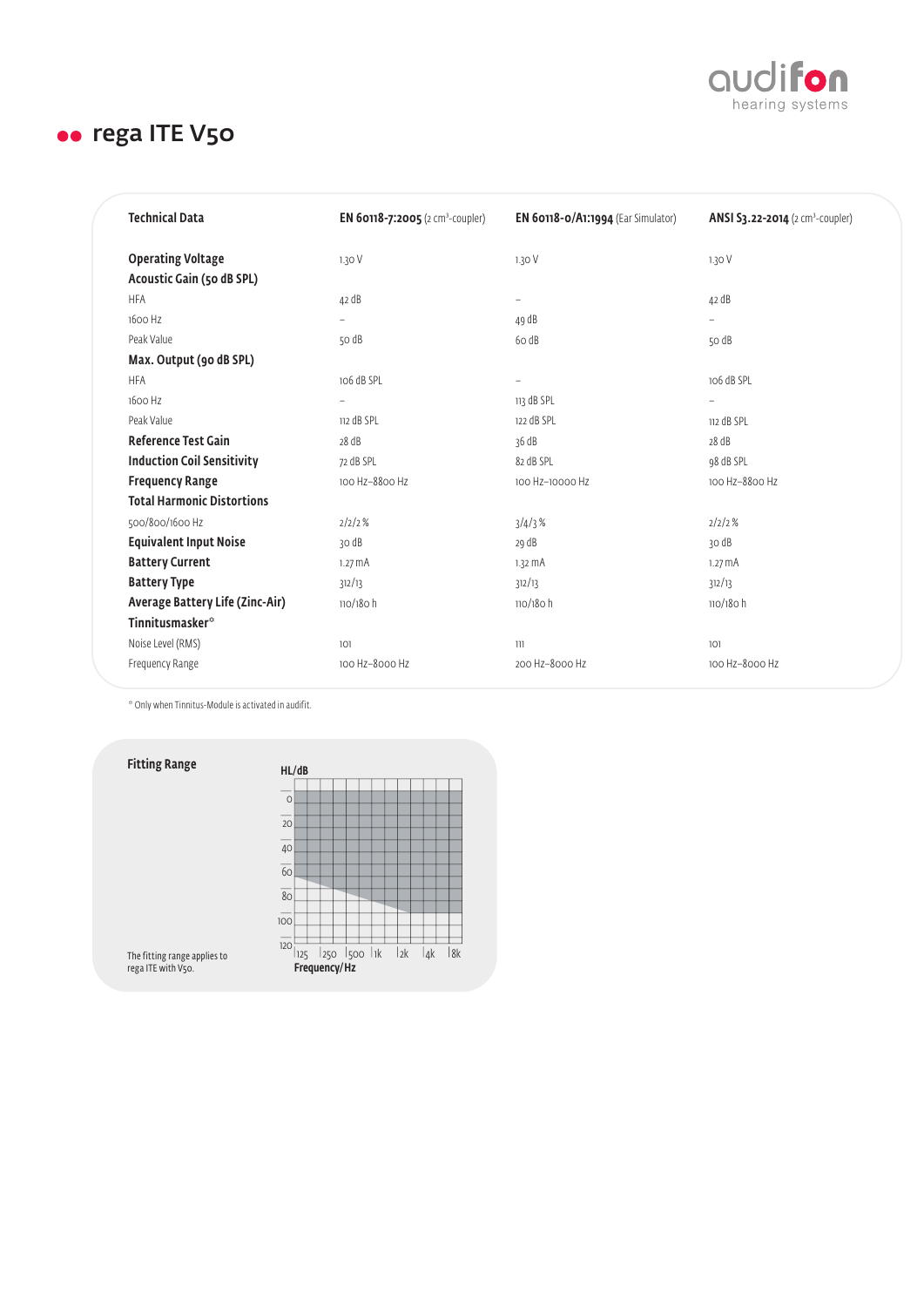



All curves are measured with Ear Simulator (EN 60318-4:2010) in reference setting.

\* Only when Tinnitus-Module is activated in audifit.

All curves are measured with 2cm<sup>3</sup>-coupler (EN 60318-5:2006) in reference setting.



On account of the complex signal processing, the measurements of the represented curves are only possible in default setting of the device and under use of the current valid software version. Effects of the separate parameters see software.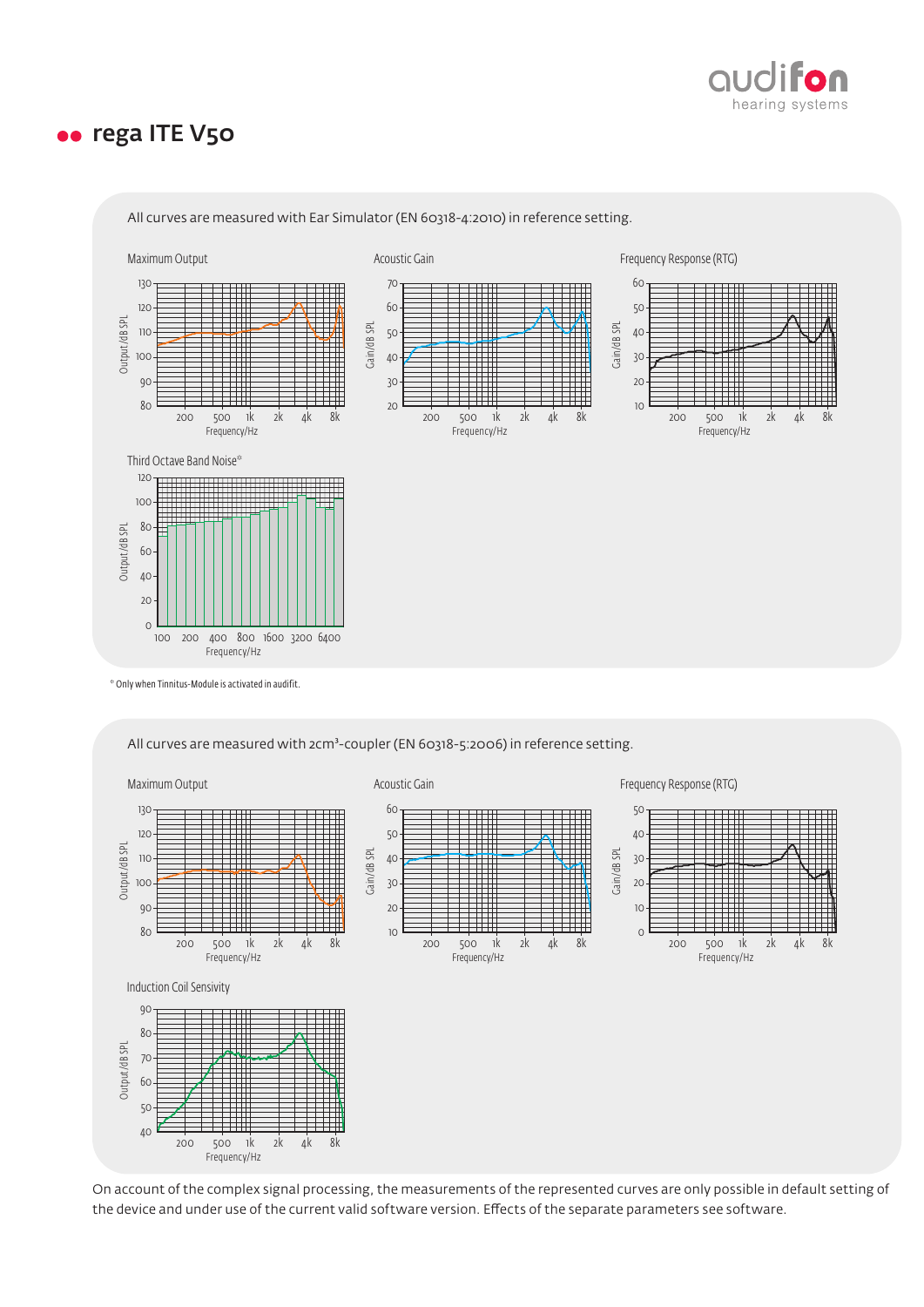

| <b>Technical Data</b>                                 | <b>EN 60118-7:2005</b> (2 cm <sup>3</sup> -coupler) | EN $60118-0/A1:1994$ (Ear Simulator) | ANSI 53.22-2014 (2 cm <sup>3</sup> -coupler) |
|-------------------------------------------------------|-----------------------------------------------------|--------------------------------------|----------------------------------------------|
| <b>Operating Voltage</b><br>Acoustic Gain (50 dB SPL) | 1.30V                                               | 1.30 V                               | 1.30V                                        |
| <b>HFA</b>                                            | 54 dB                                               | $\overline{\phantom{0}}$             | 54 dB                                        |
| 1600 Hz                                               |                                                     | 62 dB                                |                                              |
| Peak Value                                            | 61 dB                                               | 70 dB                                | 61 dB                                        |
| Max. Output (90 dB SPL)                               |                                                     |                                      |                                              |
| <b>HFA</b>                                            | 112 dB SPL                                          | $\overline{\phantom{0}}$             | 112 dB SPL                                   |
| 1600 Hz                                               | $\overline{\phantom{0}}$                            | 119 dB SPL                           | $\overline{\phantom{0}}$                     |
| Peak Value                                            | 115 dB SPL                                          | 125 dB SPL                           | 115 dB SPL                                   |
| <b>Reference Test Gain</b>                            | 35 dB                                               | 42 dB                                | 35 dB                                        |
| <b>Induction Coil Sensitivity</b>                     | 80 dB SPL                                           | 93 dB SPL                            | 105 dB SPL                                   |
| <b>Frequency Range</b>                                | 100 Hz-9400 Hz                                      | 100 Hz-10000 Hz                      | 100 Hz-9400 Hz                               |
| <b>Total Harmonic Distortions</b>                     |                                                     |                                      |                                              |
| 500/800/1600 Hz                                       | 1/2/1%                                              | 2/2/1%                               | 1/2/1%                                       |
| <b>Equivalent Input Noise</b>                         | 24 dB                                               | 29 dB                                | 24 dB                                        |
| <b>Battery Current</b>                                | $1.35 \text{ mA}$                                   | $1.25 \text{ mA}$                    | $1.35 \text{ mA}$                            |
| <b>Battery Type</b>                                   | 312/13                                              | 312/13                               | 312/13                                       |
| Average Battery Life (Zinc-Air)                       | 110/170 h                                           | $110/170$ h                          | $110/170$ h                                  |
| <b>Tinnitusmasker</b> *                               |                                                     |                                      |                                              |
| Noise Level (RMS)                                     | 104                                                 | 116                                  | 104                                          |
| Frequency Range                                       | 100 Hz-8000 Hz                                      | 200 Hz-8000 Hz                       | 100 Hz-8000 Hz                               |

\* Only when Tinnitus-Module is activated in audifit.

Fitting Range



The fitting range applies to rega ITE with V60.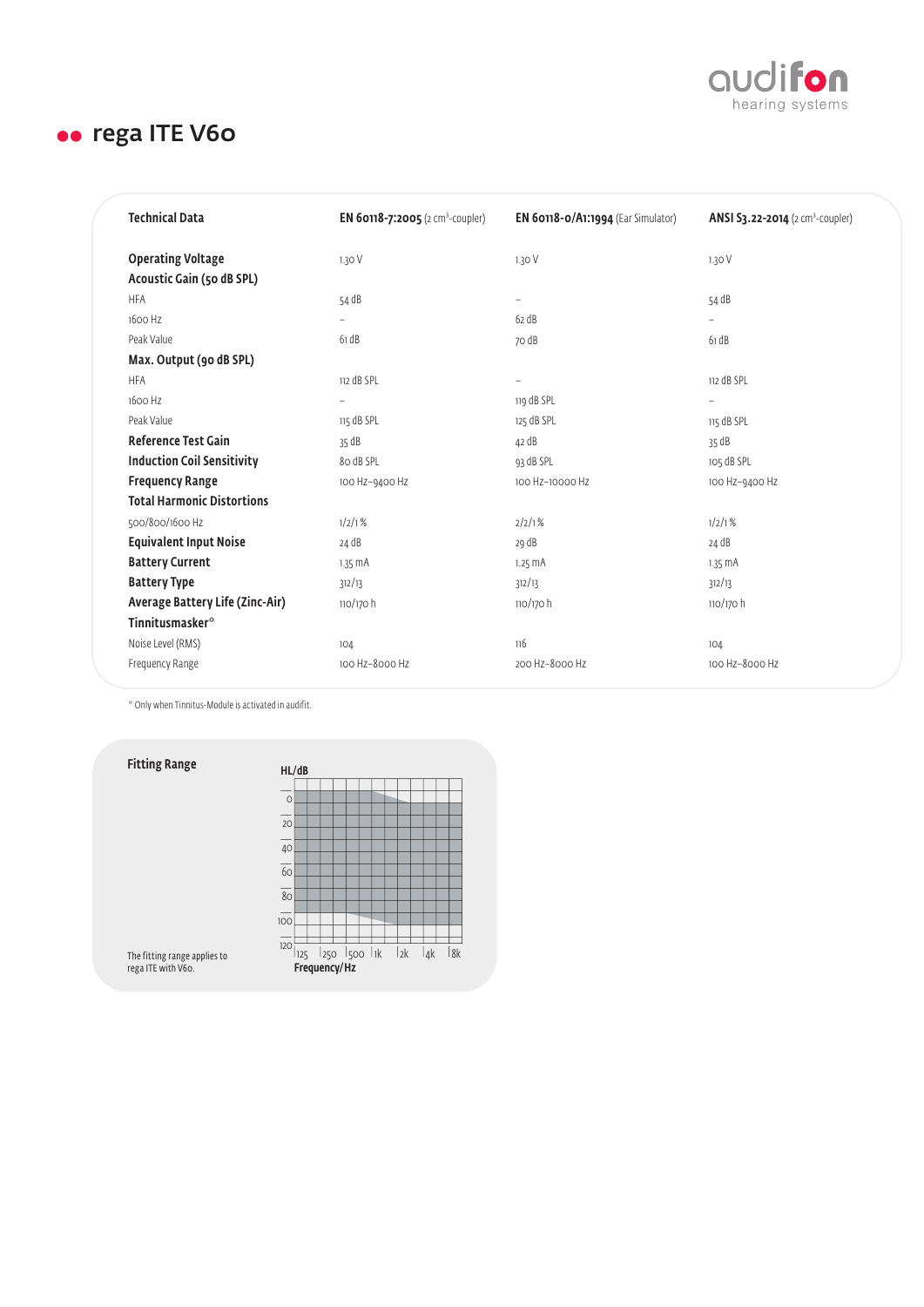



All curves are measured with Ear Simulator (EN 60318-4:2010) in reference setting.

\* Only when Tinnitus-Module is activated in audifit.

All curves are measured with 2cm<sup>3</sup>-coupler (EN 60318-5:2006) in reference setting.



On account of the complex signal processing, the measurements of the represented curves are only possible in default setting of the device and under use of the current valid software version. Effects of the separate parameters see software.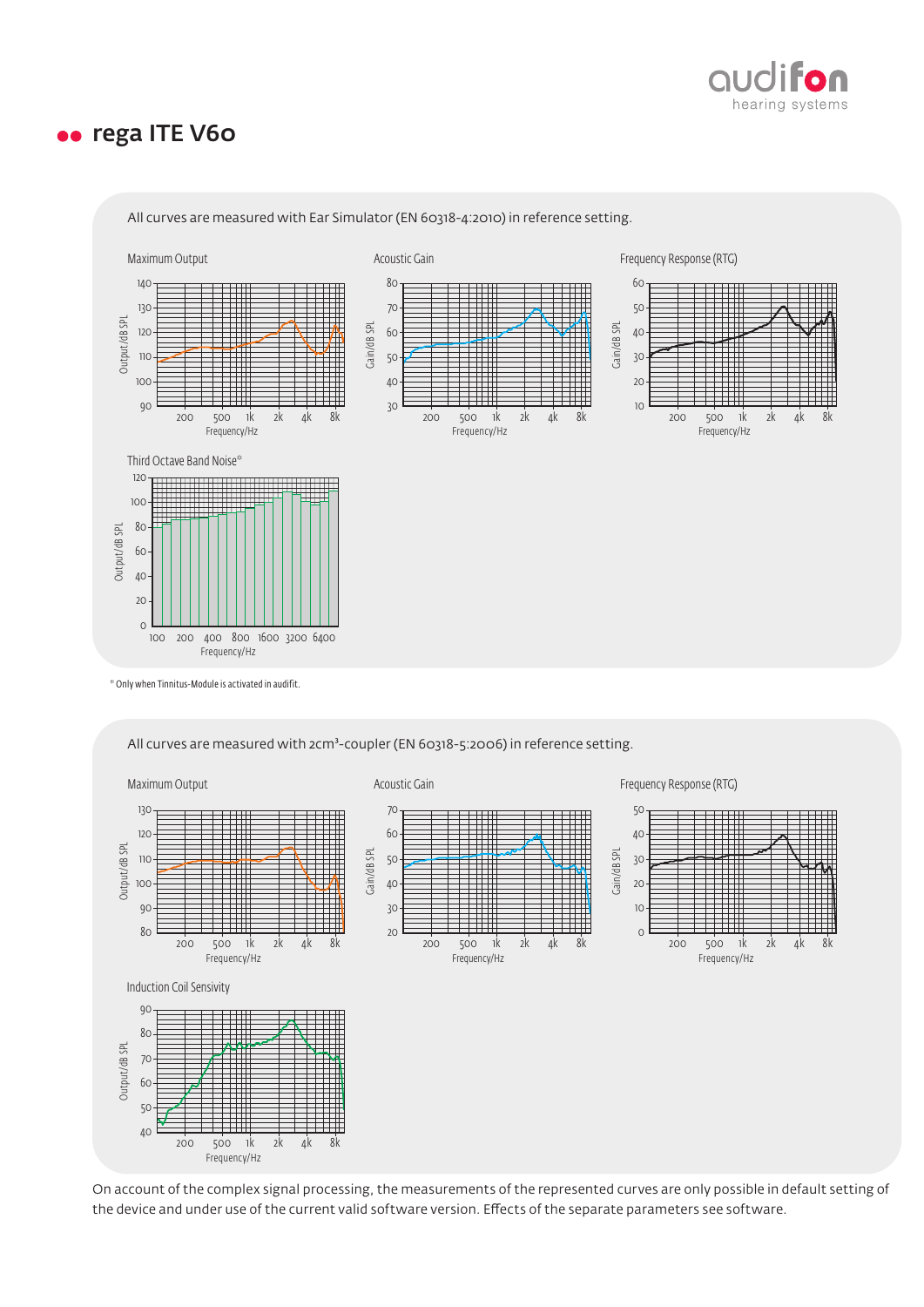

| <b>Technical Data</b>                                 | <b>EN 60118-7:2005</b> (2 cm <sup>3</sup> -coupler) | <b>EN 60118-0/A1:1994</b> (Ear Simulator) | ANSI S3.22-2014 (2 cm <sup>3</sup> -coupler) |
|-------------------------------------------------------|-----------------------------------------------------|-------------------------------------------|----------------------------------------------|
| <b>Operating Voltage</b><br>Acoustic Gain (50 dB SPL) | 1.30V                                               | 1.30V                                     | 1.30V                                        |
| <b>HFA</b>                                            | 64 dB                                               | $\qquad \qquad -$                         | 64 dB                                        |
| 1600 Hz                                               |                                                     | 74 dB                                     |                                              |
| Peak Value                                            | 70 dB                                               | 78 dB                                     | 70 dB                                        |
| Max. Output (90 dB SPL)                               |                                                     |                                           |                                              |
| <b>HFA</b>                                            | 126 dB SPL                                          | $\overline{a}$                            | 126 dB SPL                                   |
| 1600 Hz                                               | -                                                   | 138 dB SPL                                | $\overline{\phantom{a}}$                     |
| Peak Value                                            | 131 dB SPL                                          | 139 dB SPL                                | 131 dB SPL                                   |
| <b>Reference Test Gain</b>                            | 49 dB                                               | 6o dB                                     | 49 dB                                        |
| <b>Induction Coil Sensitivity</b>                     | 92 dB SPL                                           | 103 dB SPL                                | 119 dB SPL                                   |
| <b>Frequency Range</b>                                | 100 Hz-6500 Hz                                      | 100 Hz-6700 Hz                            | 100 Hz-6500 Hz                               |
| <b>Total Harmonic Distortions</b>                     |                                                     |                                           |                                              |
| 500/800/1600 Hz                                       | 1/1/1%                                              | 2/2/1%                                    | 1/1/1%                                       |
| <b>Equivalent Input Noise</b>                         | 23 dB                                               | 20 dB                                     | 23 dB                                        |
| <b>Battery Current</b>                                | 1.60 mA                                             | $1.28 \text{ mA}$                         | 1.60 mA                                      |
| <b>Battery Type</b>                                   | 312/13                                              | 312/13                                    | 312/13                                       |
| Average Battery Life (Zinc-Air)                       | 90/140 h                                            | 90/140 h                                  | 90/140 h                                     |
| Tinnitusmasker*                                       |                                                     |                                           |                                              |
| Noise Level (RMS)                                     | 111                                                 | 119                                       | 111                                          |
| Frequency Range                                       | 100 Hz-6400 Hz                                      | 200 Hz-8000 Hz                            | 100 Hz-6400 Hz                               |

\* Only when Tinnitus-Module is activated in audifit.

Fitting Range



The fitting range applies to rega ITE with V70.